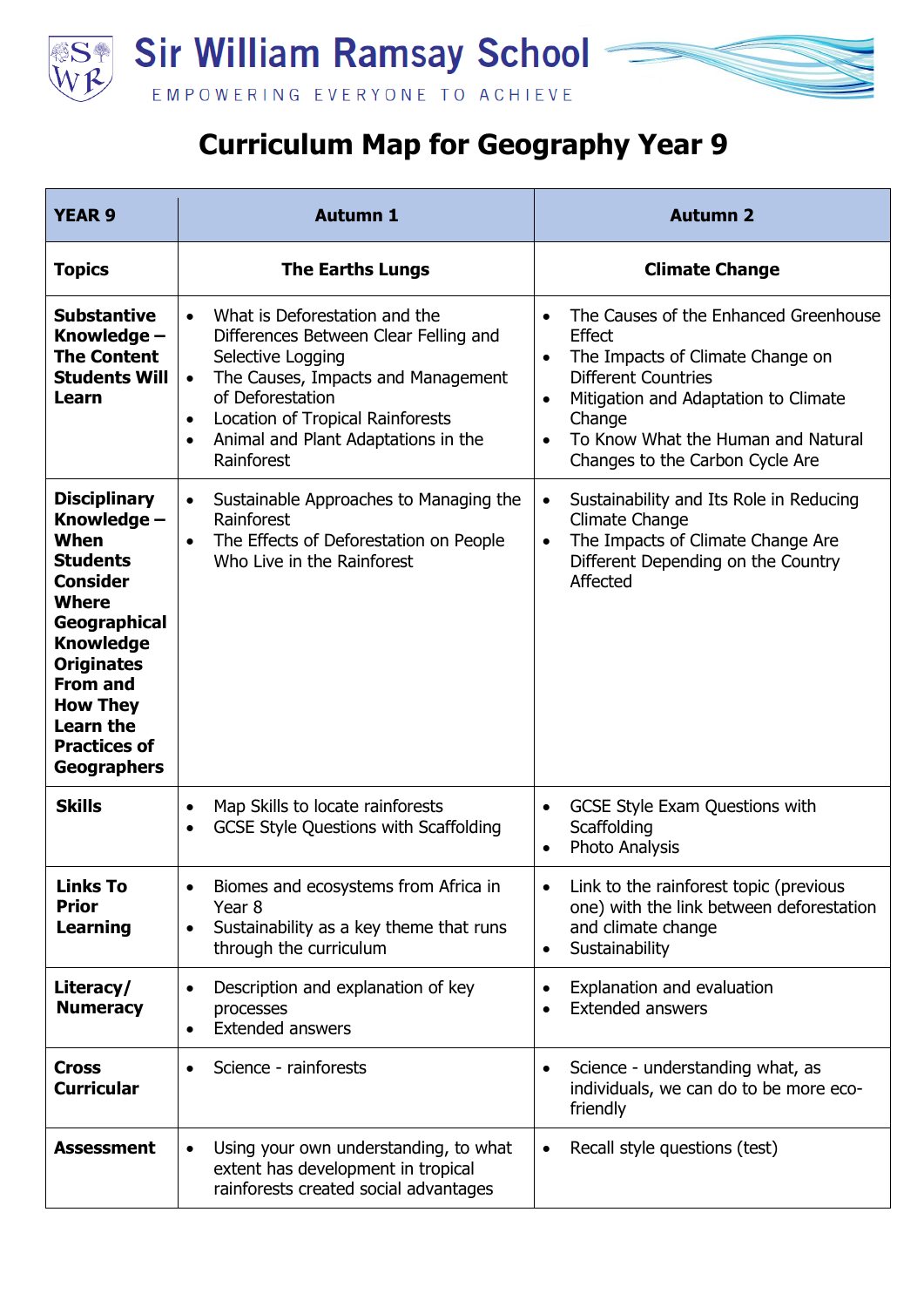| <b>YEAR 9</b>                                                                                                                                                                                                                                                    | <b>Spring 1</b>                                                                                                                                                                                         | <b>Spring 2</b>                                                                                                                                                         |
|------------------------------------------------------------------------------------------------------------------------------------------------------------------------------------------------------------------------------------------------------------------|---------------------------------------------------------------------------------------------------------------------------------------------------------------------------------------------------------|-------------------------------------------------------------------------------------------------------------------------------------------------------------------------|
| <b>Topics</b>                                                                                                                                                                                                                                                    | <b>Oceans Under Threat</b>                                                                                                                                                                              | <b>Economic Development</b>                                                                                                                                             |
| <b>Substantive</b><br>Knowledge -<br><b>The Content</b><br><b>Students Will</b><br>Learn                                                                                                                                                                         | The Layers of the Ocean<br>$\bullet$<br>The Adaptations of Different Species to<br>$\bullet$<br>Survive<br>To Know What Overfishing Is<br>$\bullet$<br>To Know What Sustainable Fishing Is<br>$\bullet$ | To Know What a Development Indicator<br>$\bullet$<br>Ιs<br>To Know How to Compare the<br>$\bullet$<br>Development of Different Countries                                |
| <b>Disciplinary</b><br>Knowledge -<br>When<br><b>Students</b><br><b>Consider</b><br><b>Where</b><br>Geographical<br><b>Knowledge</b><br><b>Originates</b><br><b>From and</b><br><b>How They</b><br><b>Learn the</b><br><b>Practices of</b><br><b>Geographers</b> | Human Impact on the Oceans<br>$\bullet$<br>The Tragedy of the Commons<br>$\bullet$<br>Knowledge and Understanding of<br>$\bullet$<br>Place/Scale                                                        | That the Process of Development Is Not<br>$\bullet$<br>Linear and Is Different for Different<br>Countries<br>Knowledge and Understanding of<br>$\bullet$<br>Place/Scale |
| <b>Skills</b>                                                                                                                                                                                                                                                    | Summarising and analysis of text<br>$\bullet$                                                                                                                                                           | Data presentation and analysis<br>$\bullet$                                                                                                                             |
| <b>Links To</b><br><b>Prior</b><br><b>Learning</b>                                                                                                                                                                                                               | Ecosystems<br>$\bullet$<br>Climate Change earlier in Year 9<br>$\bullet$<br>Human Responsibility for the<br>$\bullet$<br>Environment                                                                    | Fairtrade in Year 7 introduces<br>$\bullet$<br>development ideas<br>Africa and Globalisation in Year 8 is built<br>$\bullet$<br>Use terms LIC and HIC<br>$\bullet$      |
| Literacy/<br><b>Numeracy</b>                                                                                                                                                                                                                                     | Extended Writing Answers using GCSE<br><b>Command Words</b>                                                                                                                                             | Data Analysis<br><b>Graph Construction</b><br>Choropleth Map Presentation and<br>$\bullet$<br>Analysis                                                                  |
| <b>Cross</b><br><b>Curricular</b>                                                                                                                                                                                                                                | The concept of stewardship and human<br>$\bullet$<br>responsibility for the environment                                                                                                                 | Inequality and the problems it poses in<br>$\bullet$<br>the world with regards to development<br>and LICs                                                               |
| <b>Assessment</b>                                                                                                                                                                                                                                                | Recall style test<br>$\bullet$                                                                                                                                                                          | Aid is an effective way to help LICs<br>$\bullet$<br>develop. To what extent do you agree<br>with this statement?                                                       |

| <b>YEAR 9</b>                                                                              | Summer 1 & 2                                                                                                                                                                         |
|--------------------------------------------------------------------------------------------|--------------------------------------------------------------------------------------------------------------------------------------------------------------------------------------|
| <b>Topics</b>                                                                              | <b>GCSE Resources</b>                                                                                                                                                                |
| <b>Substantive</b><br>Knowledge $-$<br><b>The Content</b><br><b>Students Will</b><br>Learn | To Know What a Resource Is<br>$\bullet$<br>To Know the Distribution of Water, Energy and Food<br>$\bullet$<br>To Know What Scarcity Is and What Makes a Resource Scarce<br>$\bullet$ |
| <b>Disciplinary</b><br>Knowledge -                                                         | To Understand How to Manage Resources<br>$\bullet$<br>To Know That Resource Shortages Affect People and Countries Differently<br>$\bullet$                                           |